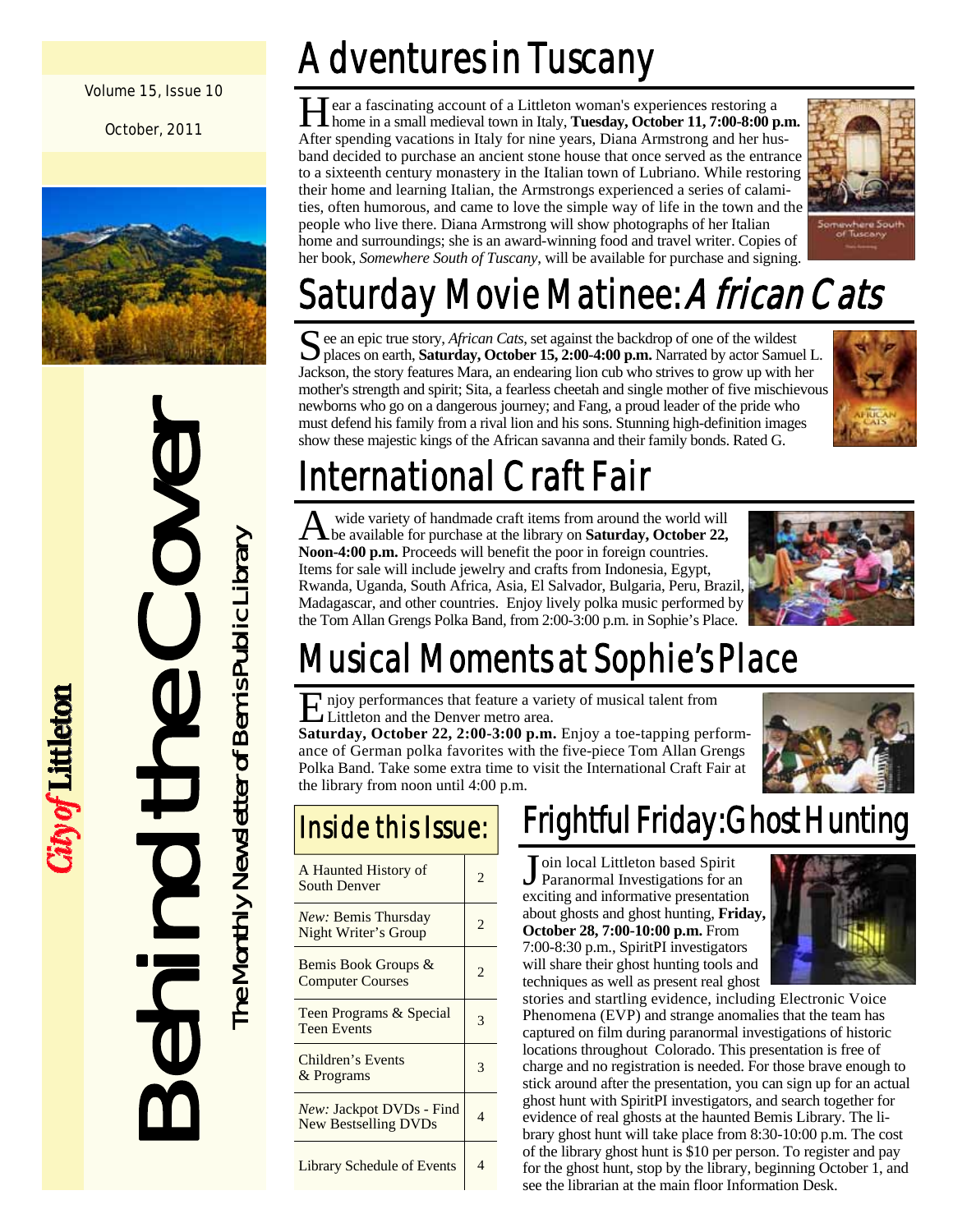# A Haunted History of South Denver

H ear stories of the most haunted places in South Denver from<br>author Phil Goodstein on **Monday, October 24, 2:00-3:00 p.m.** Goodstein is a well-known local historian who has written a series of popular books on the ghosts of Denver. Included in this presentation will be accounts of ghosts in Washington Park, on South Broadway and the University Park areas. One sighting is that of a forlorn sailor who is said to be condemned to sail eternally on the northern lake of Washington Park. Goodstein is a Denver native who holds a Ph.D. in history from the University of Colorado. The Haunted History of



South Denver is a trilogy that he has written on the history and ghostly lore of this area. He has conducted numerous historical and ghost tours of the city.

# Bemis Thursday Night Writers' Group



I f you have a dream of becoming an author, come to the new Bemis Thursday Night Writers' Group, **meeting the first and third Thursday of each month, beginning in October, from 7:00-8:30 p.m.** 

in the library's conference room. The purpose of the group is to free participants' creativity and strengthen their voices as writers. Writers at all levels and of any genre are welcome to share their work with the group and hear responses or to just get inspired to write. The facilitator of the group will be Kay Marie Porterfield, who is the award-winning author of fifteen books and over 500 articles. Porterfield has extensive experience in teaching writing workshops. No registration is needed to attend the Writers' Group.

# Book Groups at Bemis

We have a variety of Book Groups that meet throughout the month. Choose a group that suits your interests and schedule. Then join us for some stimulating discussions.

#### **Senior Book Club First Monday of each month at 2 p.m.**

**Oct. 3:** *The Known World* 

 by Edward Jones When a plantation proprietor and former slave—now possessing slaves of his own—dies, his household falls apart in the wake of a slave rebellion and corrupt



underpaid patrollers who enable free black people to be sold into slavery.

**Nov. 7:** *Way off the Road: Discovering the Peculiar Charms of Small Town America*  by **Bill Geist** 



Geist offers up an amusing and expansive collection of America's quirky,

strange and offbeat nooks. Readers will find nearly 30 tales that will amaze and amuse and maybe inspire some extra stops on their next road trip.

**Dec. 5:** *The Guernsey Literary and Potato Peel Pie Society*  by Mary Shafer

In 1946, writer Juliet Ashton finds inspiration for her next book in her correspondence with a native

of Guernsey, who tells her about the Guernsey Literary and Potato Peel Pie Society, a book club born as an alibi during German occupation.

#### **Monday Evening Book Group Third Monday of each month at 7 p.m.**

the teishbors are

CUTTING

watching

**Oct. 17:** *The Neighbors are Watching*  by Debra Ginsburg When the teenage daughter he

secretly fathered with an exgirlfriend shows up pregnant at his doorstep, restaurant manager Joe experiences turbulence in his marriage. The daughter's arrival in a quiet suburban neighborhood sets off a chain reaction of secrets and lies that threatens to engulf the neighbors along with the approaching flames from two huge wildfires.



Twin brothers born from a **STONE** secret love affair between an Indian nun and a British surgeon in Addis Ababa, come of age in an Ethiopia on the brink of revolution. Their love for the



Pam Child for additional information

at 303-795-3961.

#### Computer Services & Computer Classes

B emis has 24 Internet access computers on the lower level of the library, plus another seven located in the Children's Room for use by our



patrons in 5th grade and younger. Also, **wireless Internet access is available throughout the building for patrons with wireless-enabled laptops.**

 Currently, our computers use Microsoft Windows 7 operating systems and Microsoft Office 2010 software that includes Word, Excel, Access, PowerPoint and Publisher. All of our PCs are linked to printers. Printing costs are \$0.10 a page for black only or \$0.50 a page for color. Our computer lab has 10 PCs and may be scheduled for group use. We are happy to assist patrons individually at any time if you need help using the computers or the Internet.

 We also offer *free* computer and Internet classes on a regular basis. To learn about or register for an upcoming class and/or group use of our computer lab, call the library at 303-795-3961 or stop by the Information Desk.

**All classes and open computer lab are held from 9-10:30 a.m.** *except where noted.* 

Currently space is available in these classes:

- **Beginning Excel MS Office 2010** Tues., Oct. 18; Tues., Nov. 15; Tues., Dec. 13
- **Intermediate Excel MS Office 2010** Wed., Oct. 19; Wed., Nov. 16
- **Beginning Internet** Sat., Oct. 15; Sat., Nov. 5
- **Beginning PowerPoint MS Office 2010** Tues., Oct. 25
- **Beginning Publisher MS Office 2010** Wed., Oct. 26
- **Beginning Windows 7** Tues., Oct. 4; Tues., Dec. 6
- **Beginning Word MS Office 2010** Tues., Oct. 11; Tues., Nov. 8; Wed., Dec. 7
- **Intermediate Word MS Office 2010** Wed., Nov. 9
- **Computer Comfort** Sat., Oct. 1; Tues., Nov. 1; Sat., Dec. 3
	- **Craigslist** Wed., Nov. 2
- **How to Search the Internet** Wed., Dec., 14
- **Mail Merge in MS Word 2010** Wed., Oct. 12
- **WinWay Resumes** Wed., Oct. 5
- **Open Computer Lab** *Every* **Thursday** No registration required. Receive one-onone time with a computer class instructor.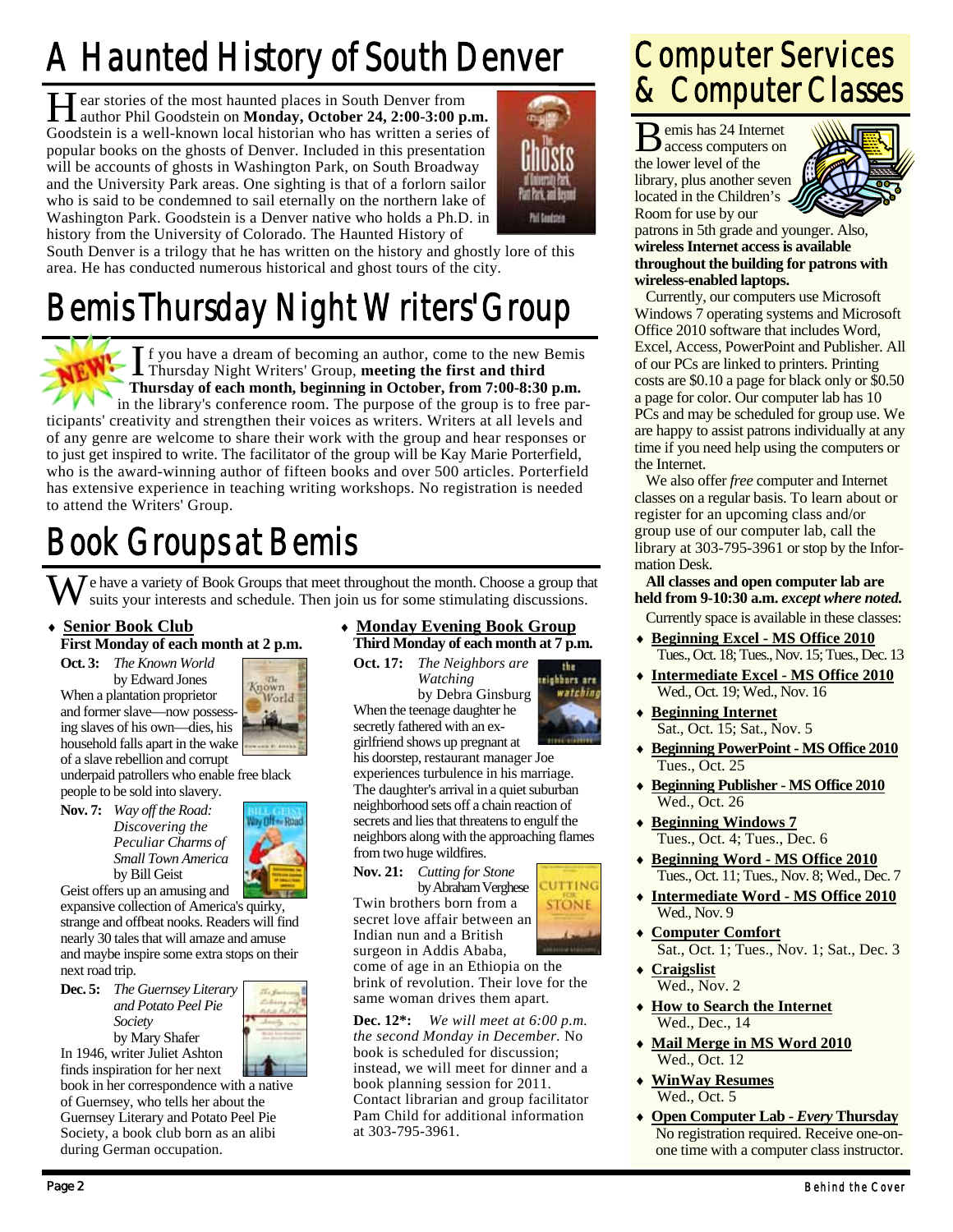

For more information, call teen librarian<br>Mark Decker at the library, 303-795-3961, or check the Bemis teen blog site online at http://bemisteen.blogspot.com.

Join other teens for the following activities: **Read the Movie Club**

**First Sat. of the month @ noon**  The **Read the Movie Club** discusses a book,

then watches the movie. *Join us even if you haven't read the book.* Free popcorn and lemonade will be provided.

**Oct. 1:** *The Tale of Despereaux*  **Nov. 5:** To be determined **Dec. 3:** To be determined



 **Wii & Kinect Third Thursdays @ 3:30 p.m.**  Play a different video game each month! **October 20/November 17/December 15** 

 **Teen Advisory Group (TAG) Fourth Friday of the month @ 3:30 p.m. Oct. 28:** Program planning **Nov. & Dec.:** No meetings scheduled

#### Teen Read Week

T een Read Week is **Oct. 16-22!** The theme, *Picture it* @ *Your Library*, encourages teens to read graphic novels and other illustrated materials, seek out creative books, or imagine the world through literature, just for the fun of it. During Teen Read Week the library will be hosting a **Teen Book Swap.** Teens can trade in their used paperbacks or hardbacks for books of equal value; a ticket will be given for each item contributed. Tickets, or "book bucks", can be used to buy items offered at the Book Swap. Each participant in the Book Swap will have their name entered in a drawing for a gift certificate to the Tattered Cover Book Stores.

 Also during Teen Read Week, the winner of the Battle for the Best Book will be announced.All teens who nominated a book or voted during the competition will be eligible to win a copy of a book of their choice in the prize drawing. Winners will be contacted during the week.

#### Halloween Event

J oin us for an evening of after-hours Halloween fun on **Saturday, October 29, 5:30-8:00 p.m.**  We're having a costume contest, along with games and activities where you can win cool prizes! The Wii and the Xbox Kinect will both be available for gaming. A Monster Makeup Workshop also will be happening. Learn to create scary and grotesque faces using supplies from your kitchen. Learn how to make weird skin textures, scabs, scars, bruises, and fake blood. Candy and treats will be available, too. *Space is limited for this event; registration is required.* To register, contact Mark at mdecker@littletongov.org, or call the library at 303-795-3961.

# Children's Programs

## Spooky Stories, Tasty Treats, Creepy Crafts

I njoy an hour of fun to get you in the mood for Halloween on **Thursday, October 13, 3:00 p.m.** Just for kids in Grades K-5. Please call 303-795-3961 and ask for the Children's Room to reserve your place.

## Annual Costumes On Parade!

J oin us on **Thursday, October 27 at 10:30 a.m. and 1:30 p.m. or Friday, October 28, 10:30 a.m.** for our annual Preschool Story Time Costume Parade. The parade will begin in the Children's Room and end in the large meeting room for stories, songs, sweet treats and punch. Younger costumed siblings are welcome to join the festivities.



### Play-Ground Theatre Company Presents A Halloween Kids' Show

ctors Mia Sole and Jeff Haycock from Play-Ground Theatre Company are back by popular demand with an energetic, enthusiastic and interactive theatre performance on **Sunday, October 30, 2:00 p.m.** Halloween stories, songs, acting games and safety will be presented in this howlarious, silly & spooktacular show for families with children of all ages. Wear your Halloween costumes for more fun!



## Weekly Story Times & Ongoing Activities

 **Story Box: Ages infant-36 months Tuesdays and Wednesdays at 9:30 a.m. and 10:30 a.m. Fridays at 9:30 a.m.** 

A 30-minute session for children and a caring adult introducing the joy of rhythm and reading. *Space is limited; free tickets are available one week in advance.* 

 **Preschool Story Time: Ages 3-kindergarten Thursdays at 10:30 a.m. and 1:30 p.m. Fridays at 10:30 a.m.** 

Thirty minutes of stories, songs, and activities with a puppet show the first week of the month.

 **Paws to Read: For grades 1-5 Third Saturdays, 10:00 a.m.-noon.** 

**October 15:** Readers in grades 1-5 can practice reading to a visiting pet pal. Bring your own book or choose one from our collection. Call 303-795-3961 and ask for the Children's Room to register for a 20 minute spot. *Presented by American Humane Association.* 

**Bemis Library Dial-a-Story:**



Your child can listen to a story anytime by calling 303-795-3960. Enjoy a new story or an old favorite.